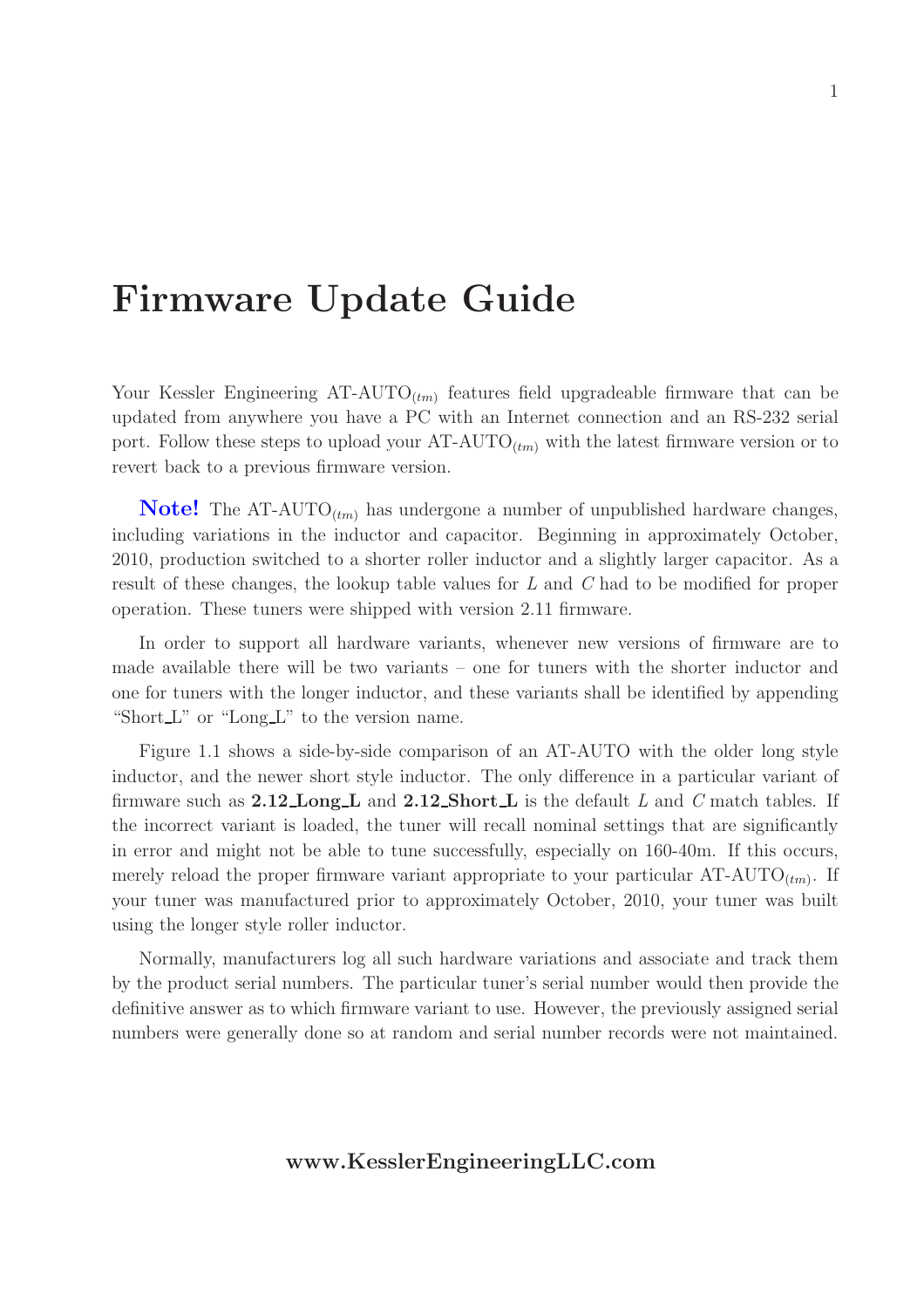I apologize for the inconvenience, but the user should visually inspect their AT-AUTO to determine which firmware variant to use. Please refer to Figure 1.1 for a side-by-side comparison of the roller inductor lengths.



Figure 1.1: Long and Short Inductor Variants

**Warning:** The AT-AUTO<sub>(tm)</sub> microprocessor has been programmed with a firmware bootloader (either Version I or Version II). AT-AUTOs<sub>(tm)</sub> shipped prior to  $\approx$  October 2009 were programmed with the Version I bootloader. After October, 2009, all AT-AUTOs $_{(tm)}$ were supplied with the Version II bootloader. While either bootloader is fully compatible with all versions of AT-AUTO firmware, etc., special precautions should be observed when uploading firmware if using the Version I bootloader.

If you have an AT-AUTO<sub>(tm)</sub> produced prior to  $\approx$  October 2009 (Version I bootloader), the stepper motors should be unplugged from the  $AT-AUTO_{(tm)}$  control board prior to initiating the upload process. Failure to do so may cause damage to the control board motor driver ICs.

The AT-AUTO<sub> $(t_{mn})$ </sub> microprocessor chip may be returned to Kessler Engineering for reprogramming with the Version II bootloader to prevent this problem in the future. Once the microprocessor is reprogrammed with the Version II bootloader, the user need not disconnect the stepper motors when uploading  $AT-AUTO_{(tm)}$  firmware. Contact Kessler Engineering for specifics.

- 1. Ensure  $AT-AUTO's_{(tm)}$  internal hardware jumpers are configured correctly (See Table 1.1 on page 8).
- 2. Completely disconnect the "Transceiver Data" and any CI-V connections at the rear of the  $AT-AUTO_{(tm)}!$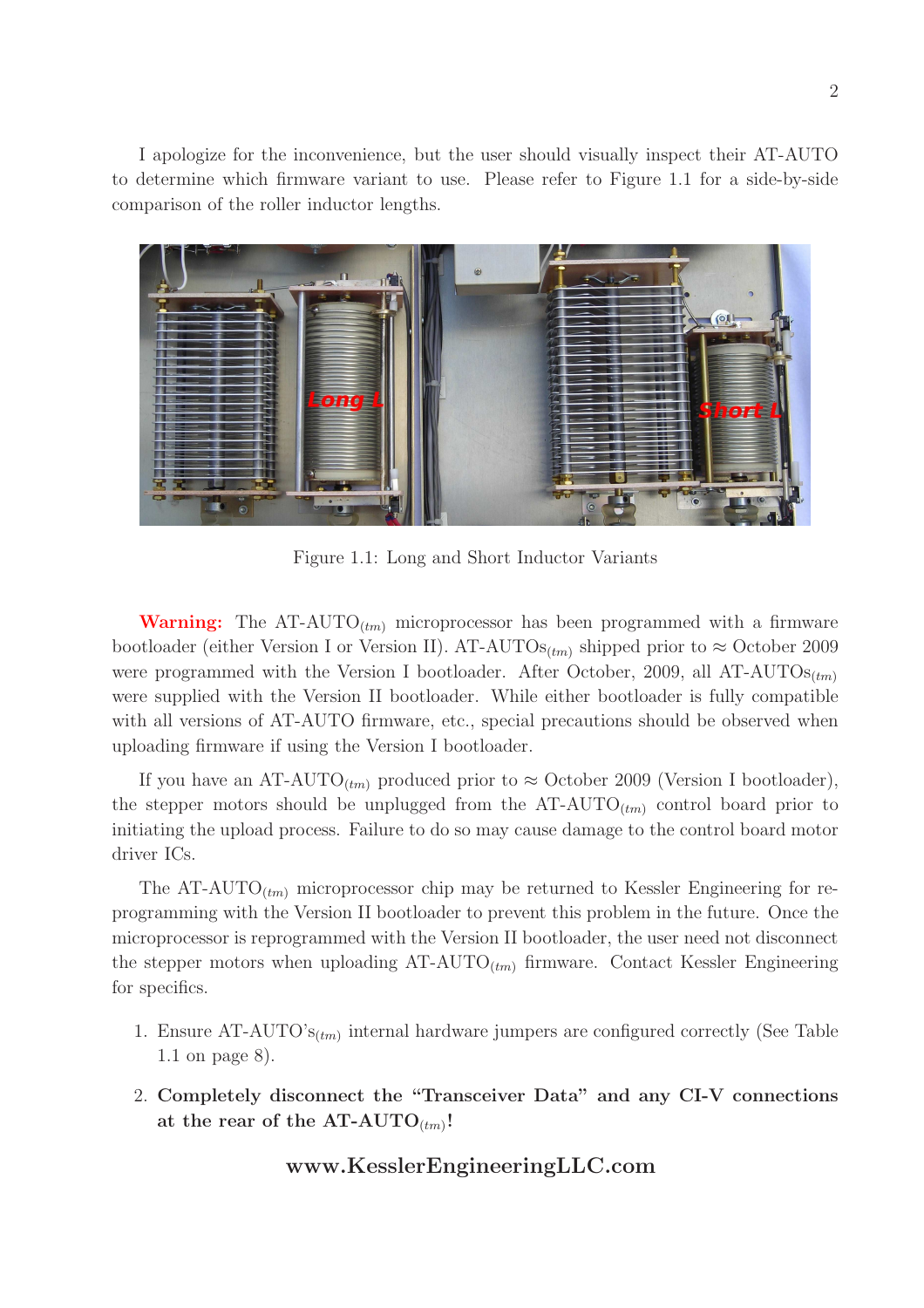- 3. Download "Kessler Engineering Firmware Uploader" software from our website at: http://www.Kessler EngineeringLLC.com. The software is located in the "Downloads" section.
- 4. Unzip the software and place it in a folder on you PC desktop or hard drive.
- 5. Connect your  $AT-AUTO_{(tm)}$  to your PC's RS-232 serial port with the Kessler Engineeringsupplied "Firmware Upload Cable"
- 6. Turn On your Kessler Engineering AT-AUTO<sub>(tm)</sub>.
- 7. Make sure your PC is connected to the Internet.
- 8. Locate the "Firmware Uploader" software and double click on the icon to start the software



9. The program will start and you should see the following screen:

|                | $  \Box$ $\times$<br>PIC Kessler Engineering Uploader |  |
|----------------|-------------------------------------------------------|--|
| 1.             | Check new versions                                    |  |
| $\overline{2}$ |                                                       |  |
| 3.             | Download Firmware                                     |  |
| 4.             | COM1<br>device on:                                    |  |
| 5.             | Update Firmware                                       |  |
|                |                                                       |  |
|                |                                                       |  |
|                |                                                       |  |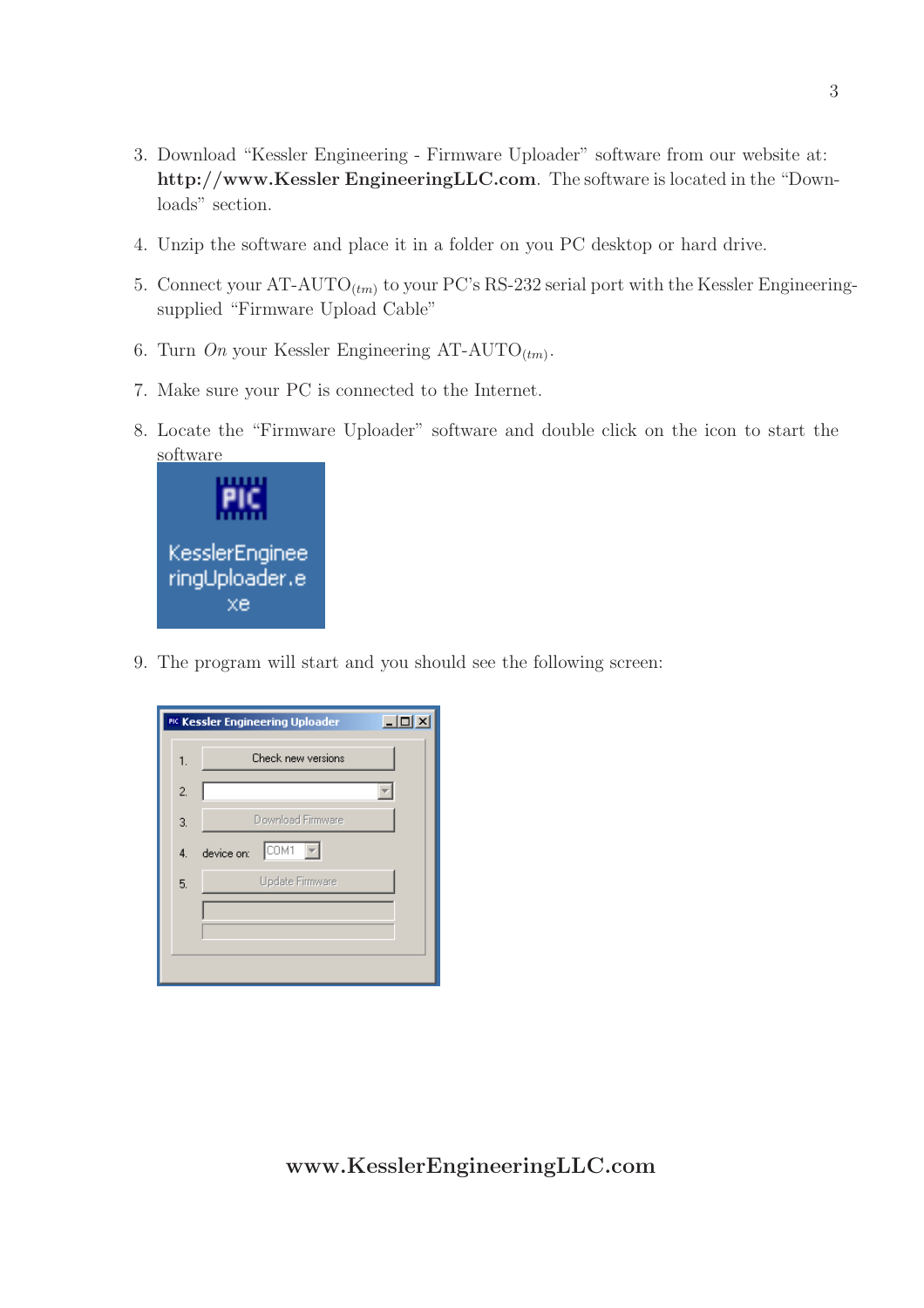10. Click on the "Check new version" button to check availability of uploadable firmware for your  $AT-AUTO_{(tm)}$ . Afterward you should see something similar to the following screen indicating that firmware is available and for you to select the desired version:

|    | $ \Box$ $\times$<br>PIC Kessler Engineering Uploader |
|----|------------------------------------------------------|
| 1. | Check new versions                                   |
| 2. | <please select=""></please>                          |
| 3. | Download Firmware                                    |
| 4. | ICOM1<br>device on:                                  |
| 5. | Update Firmware                                      |
|    | Available versions found.                            |
|    |                                                      |
|    |                                                      |

11. Click the arrow in the "<please select>" block and you will be presented with all a selection of available firmware versions:

| $\mathbf{1}$     | Check new versions                                                                        |
|------------------|-------------------------------------------------------------------------------------------|
| $\overline{2}$   | <please select=""></please>                                                               |
| $\overline{3}$ . | Newest Version 2.12<br>Previous Version 2.11<br>Older Version 2.10<br>Oldest Version 1.03 |
| $\frac{1}{4}$    |                                                                                           |
| 5.               | Update Firmware                                                                           |
|                  | Available versions found.                                                                 |
|                  |                                                                                           |

12. Click on the desired firmware version and you will then be prompted to download the selected firmware: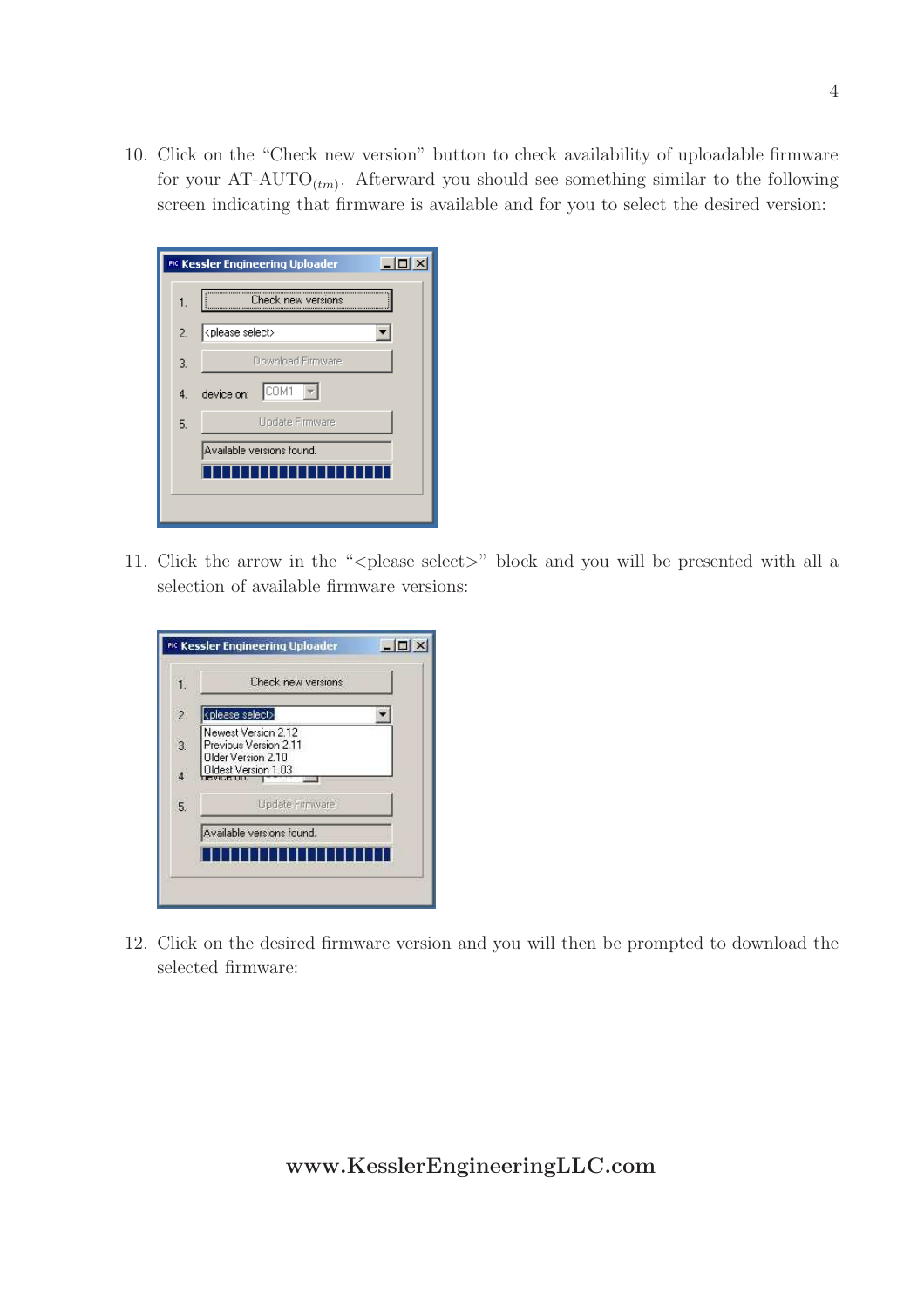|                | $\Box$ DI x<br>PIC Kessler Engineering Uploader |
|----------------|-------------------------------------------------|
| 1.             | Check new versions                              |
| $\overline{2}$ | Newest Version 2.12                             |
| 3.             | Download Firmware                               |
| 4.             | COM1<br>device on:                              |
| 5.             | Update Firmware                                 |
|                | Available versions found.                       |
|                |                                                 |
|                |                                                 |

13. Click on the "Download firmware" tab. Once the firmware is downloaded, select the com port that the  $AT-AUTO_{(tm)}$  is connected to:

| $\overline{2}$<br>Newest Version 2.12<br>Download Firmware<br>$\overline{3}$ .<br>20M1<br>$\ddot{4}$<br>device on: |  |     | Check new versions | $\mathbf{1}$ |
|--------------------------------------------------------------------------------------------------------------------|--|-----|--------------------|--------------|
|                                                                                                                    |  |     |                    |              |
|                                                                                                                    |  |     |                    |              |
|                                                                                                                    |  |     |                    |              |
| сомз                                                                                                               |  | are | COM2               | 5.           |
| Ensure the dCOM4<br>d off                                                                                          |  |     |                    |              |

14. Click on the "Update Firmware" and the bootloader will begin searching for the AT- $\text{AUTO}_{(tm)}$ :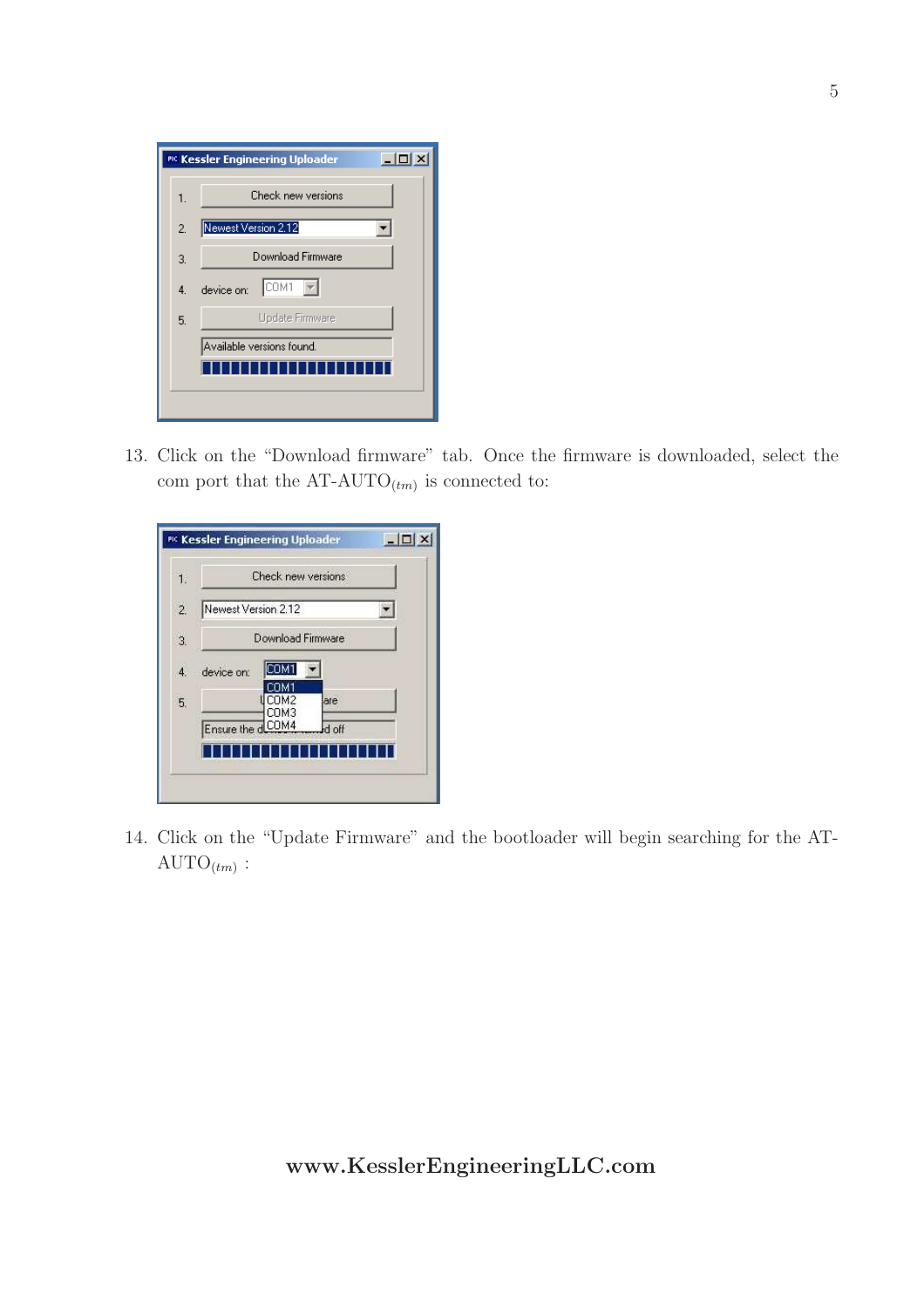|    | PIC Kessler Engineering Uploader |
|----|----------------------------------|
| 1. | Check new versions               |
| 2. | Newest Version 2.12              |
| 3. | Download Firmware                |
| 4. | COM <sub>3</sub><br>device on:   |
| 5. | Update Firmware                  |
|    | Turn on device. Searching        |
|    |                                  |
|    |                                  |
|    |                                  |

15. Firmware should soon start writing to the  $AT-AUTO_{(tm)}$ :

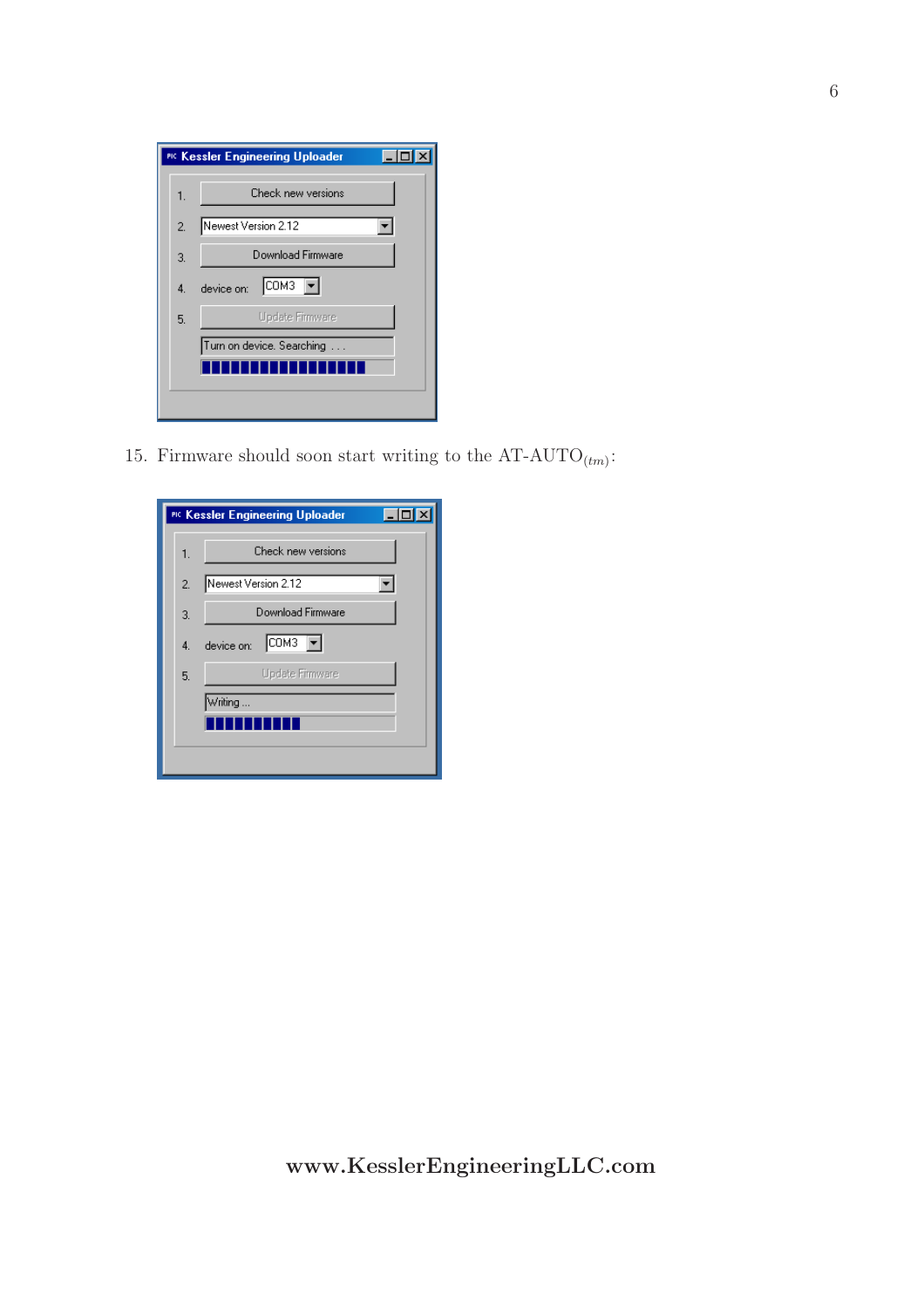16. Once the process completes:



The AT-AUTO<sub>(tm)</sub> should automatically reset itself, re-home L and C, and then momentarily display the firmware version that is now installed.

17. Your firmware is now updated and you should exit the bootloader program.

**Note:** If the stepper motors were unplugged from the  $AT-AUTO_{(tm)}$  control board prior to initiating the upload process, switch the AT-AUTO<sub> $(tm)$ </sub> Off, reconnect the stepper motors, and then switch the  $AT-AUTO_{(tm)}$  back On again, and let the homing process complete.

## Hardware Requirements for Firmware Updating

The PC serial port is often labeled "COM1", "COM2", etc. Some newer computers no longer come with RS-232 serial ports included, but USB to RS-232 serial adapters are available. If your computer does not have a serial port, these adapters may be purchased relatively inexpensively from your local computer hardware supplier.

**Note:** The AT-AUTO<sub> $(tm)$ </sub> firmware updating works best when directly connected to a genuine RS-232 serial port. Some of the USB to RS-232 converts have proven problematic and may be unsuitable for firmware updating. However, the quality of USB to RS-232 serial converters in general seems to have improved and you might not encounter problems.

The serial cable used for the firmware update must include the "RTS" (Request to Send) handshake line. The Kessler Engineering-supplied serial cable is intended for this purpose.